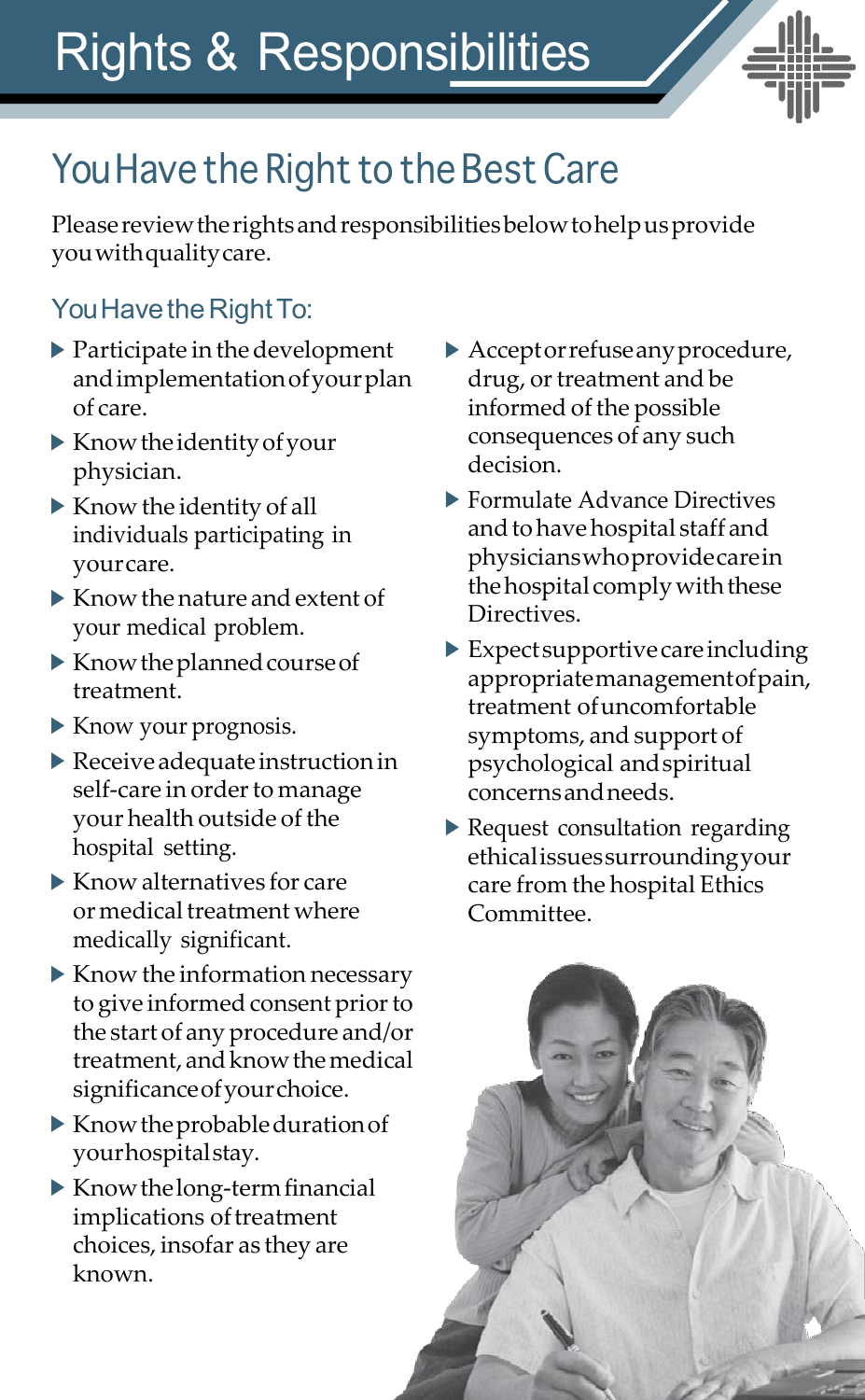- Have a family member or representativeofyour choiceand your physician notified promptly of your admission to the hospital.
- ▶ Personal privacy.
- $\blacktriangleright$  Receive care in a safe setting.
- $\triangleright$  Be free from all forms of abuse or harassment.
- Confidentiality of your medical records.
- $\blacktriangleright$  Access information contained in yourclosedmedicalrecord.
- $\triangleright$  Decide to participate in clinical trials,research,orinvestigative treatment programs.
- ▶ Be free from seclusion and restraints of any form that are not medically necessary.
- $\triangleright$  Considerate, respectful care from all employees.
- Haveyourexpressedpersonal, cultural, andspiritual values and beliefs considered when treatmentdecisions aremade.
- Expect a reasonable response to your request for services within the capacity of the hospital.
- Receive evaluation, services and/or referral as indicated bytheurgencyofyourcase, and complete information and explanation concerningthe needs for and the alternatives to your transfer to another institution whenmedically permissible.
- ▶ Receive information concerning the relationship of the hospital to other healthcare and educational institutions, insofar as your care is concerned.
- Accommodation, where possible, of any ethnic, cultural, and language variations.
- Be informed of all hospital policies, procedures, rules, and regulations applying to your conduct as apatient.
- Alistofclergymembersavailable for spiritual counseling or assistance.
- Expect support and assistance in accessingprotectiveservicesand community resources.
- $\blacktriangleright$  Expect an explanation of your billregardlessofthe source of payment, and receive informationor be advisedofthe availabilityofsourcesoffinancial assistance, if any.
- Haveafamilymember,friend,or other individual be present for emotional support during the courseofyour stay.
- Be free of discrimination based on age, race, ethnicity, religion, culture, language, physical or mental disability, socioeconomic status, sex, sexual orientation, and genderidentity or expression.

## **In addition, minors have additional rights:**

- Treatments andprocedures arranged around the teacher's, parent's, or guardian's schedule when possible.
- $\blacktriangleright$  Time for play and recreational activities.
- $\blacktriangleright$  The family is actively informedand/orinvolvedin the assessment, treatment, continuingcareanddischarge,